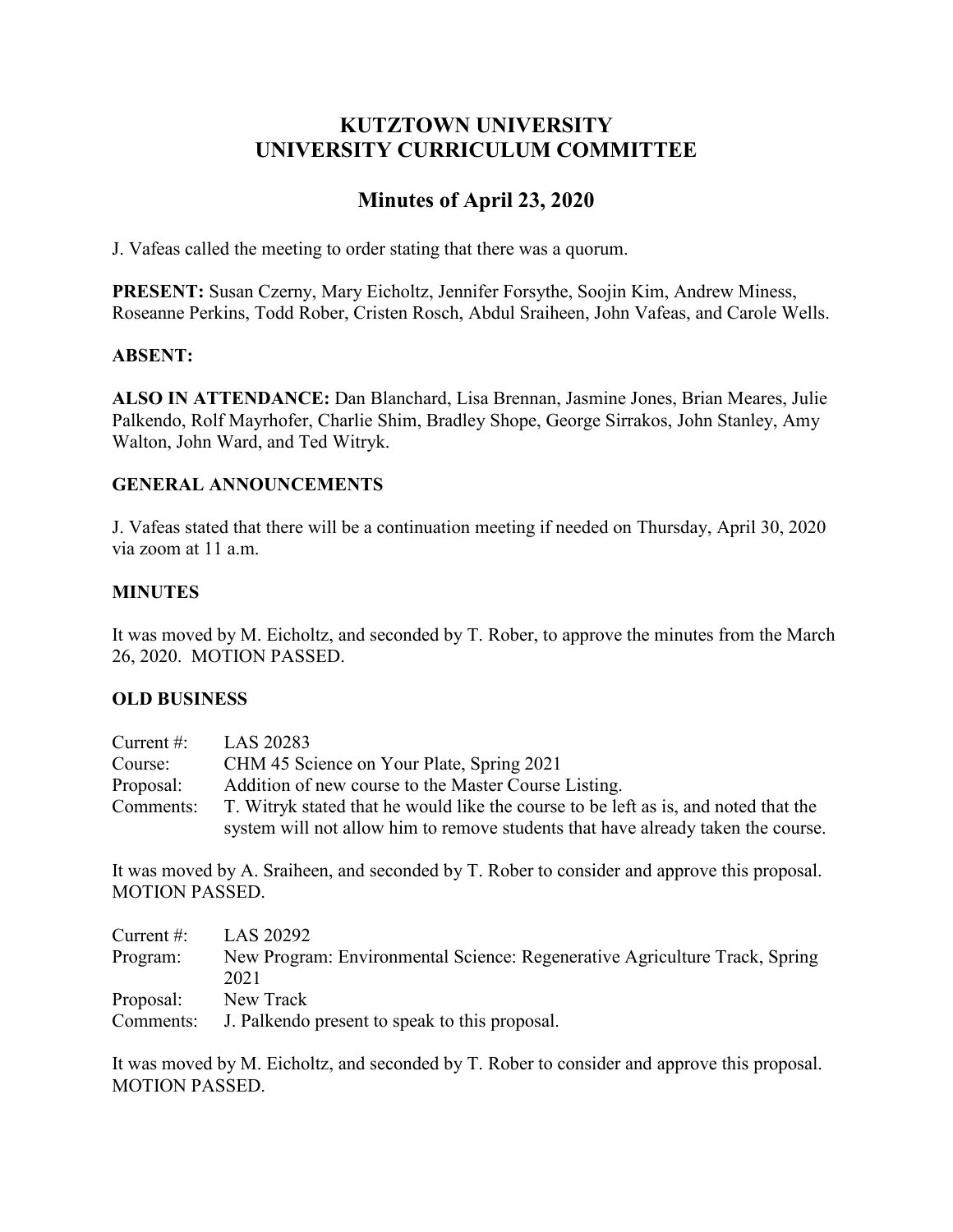## **NEW BUSINESS**

#### **University Curriculum Committee**

| <b>UCC 2002</b>                                                                                                                |
|--------------------------------------------------------------------------------------------------------------------------------|
| Policy Revision: Distance Learning Courses to change routing of Distance                                                       |
| Education Courses, Summer I 2020.                                                                                              |
| <b>UCC Policy Revision.</b>                                                                                                    |
| J. Vafeas spoke to this proposal. He stated that going forward UCC will give a                                                 |
| blanket approval to the departments as potential distance education courses given                                              |
| that they are going to vet the course offering and put it through the scheduling and<br>approval process in the Dean's office. |
|                                                                                                                                |

It was moved by T. Rober, and seconded by C. Rosch to consider and approve this proposal. MOTION PASSED.

## **College of Liberal Arts and Sciences**

| Current $\#$ : | LAS 20290                                                          |
|----------------|--------------------------------------------------------------------|
| Course:        | Course Revision: CSC 310 Programming Languages, Spring 2021        |
| Proposal:      | Change in title.                                                   |
| Comments:      | C. Shim subbing for L. Frye and present to speak to this proposal. |

It was moved by A. Sraiheen, and seconded by C. Rosch to consider and approve this proposal. MOTION PASSED.

The following proposals were moved by A. Sraiheen, and seconded by T. Rober, to consider and approve as a block. MOTION PASSED

| LAS 20302                                          | Program:<br>Proposal:<br>Comments:                                                                                                                                                  | Program Revision: Information Technology Minor, Spring 2021<br>Change in minor.<br>C. Shim present to speak to this proposal. |
|----------------------------------------------------|-------------------------------------------------------------------------------------------------------------------------------------------------------------------------------------|-------------------------------------------------------------------------------------------------------------------------------|
| LAS 20303                                          | Program:<br>Proposal:<br>Comments:                                                                                                                                                  | Program Revision: Computer Science Minor, Spring 2021<br>Change in minor.<br>C. Shim present to speak to this proposal.       |
| Current $#$ :<br>Course:<br>Proposal:<br>Comments: | <b>LAS 20304</b><br>Course Revision: CSC 341 Introduction to Information Security, Spring 2021<br>Change in description and syllabus.<br>C. Shim present to speak to this proposal. |                                                                                                                               |

It was moved by T. Rober, and seconded by C. Rosch to consider and approve this proposal. MOTION PASSED.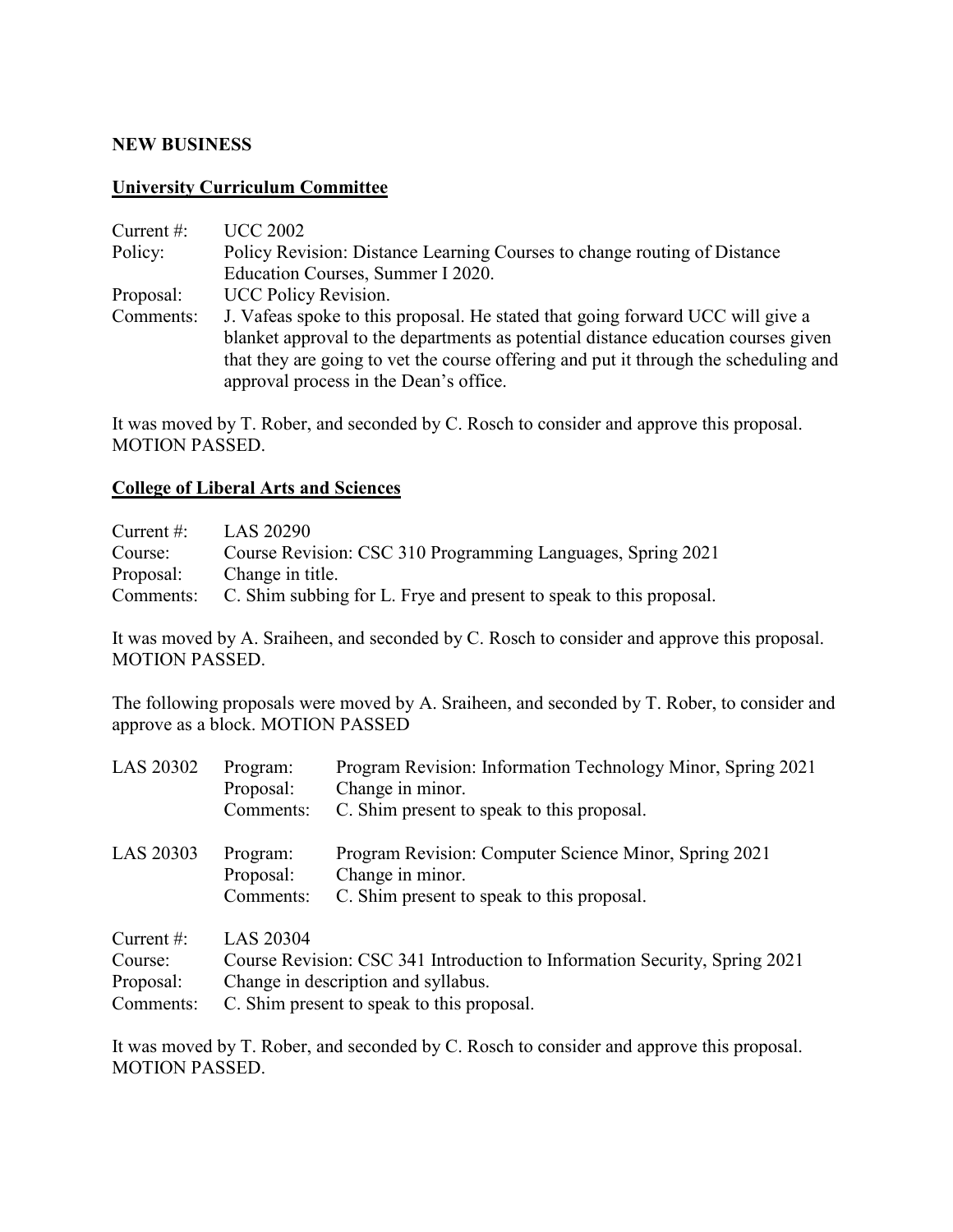Current #: LAS 20305 Course: Course Revision: CSC 441 Advanced Information Security and Ethical Hacking, Spring 2021 Proposal: Change in description, title, and syllabus. Comments: C. Shim present to speak to this proposal.

It was moved by T. Rober, and seconded by A. Sraiheen, to consider and approve this proposal. MOTION PASSED.

| Current $#$ : | LAS 20306                                                                      |
|---------------|--------------------------------------------------------------------------------|
| Course:       | Course Revision: CSC 541 Network Security, Spring 2021                         |
| Proposal:     | Change in title, descriptions, syllabus, change in prerequisites.              |
| Comments:     | J. Vafeas stated the change in prerequisites came from the chair of the        |
|               | department. New prerequisite is CSC 341 or CSC 441 or unconditionally accepted |
|               | into the graduate program. C. Shim present to speak to this proposal.          |

It was moved by T. Rober, and seconded by A. Sraiheen, to consider and approve this proposal. MOTION PASSED.

| Current #:       | <b>LAS 20308</b>                                                                              |
|------------------|-----------------------------------------------------------------------------------------------|
| Course:          | Course Revision: CSC 243 Java Programming, Spring 2021                                        |
| Proposal:        | Change in prerequisites.                                                                      |
| <b>Comments:</b> | T. Witryk questioned letter grades in the prerequisites.                                      |
|                  |                                                                                               |
|                  | It was moved by A. Sraiheen, and seconded by C. Rosch, to consider and approve this proposal. |

MOTION PASSED.

## **College of Visual and Performing Arts**

| Current:  | VPA 20169                                                                        |
|-----------|----------------------------------------------------------------------------------|
| Course:   | Course Revision: CTM 220 Media Law and Ethics in the Digital Age, Spring<br>2021 |
| Proposal: | Remove all prerequisites from this course.                                       |

It was moved by T. Rober, and seconded by A. Sraiheen, to consider and approve this proposal. MOTION PASSED.

The following proposals were moved by M. Eicholtz, and seconded by C. Rosh, to consider and approve as a block. MOTION PASSED

| VPA 20170 Course Revision: | ARU 210 Learning in the Visual Arts Childhood, Spring |
|----------------------------|-------------------------------------------------------|
|                            | 2021                                                  |
| Proposal:                  | Change in credit Hours.                               |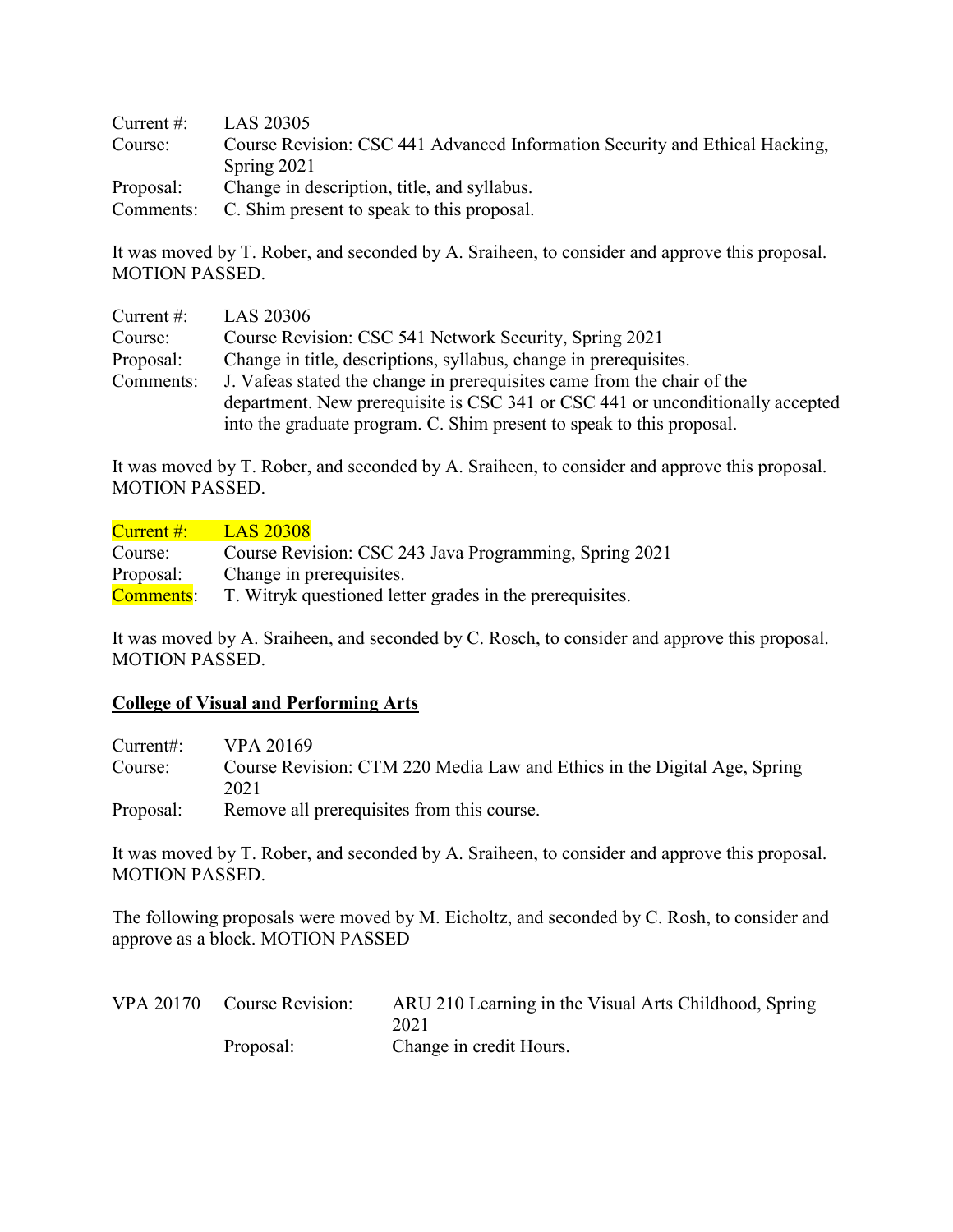|                  | Comments:        | T. Rober present to speak to this proposal. He stated<br>the effective date should be changed from Fall 2020 to<br>Spring 2021. |
|------------------|------------------|---------------------------------------------------------------------------------------------------------------------------------|
| <b>VPA 20171</b> | Course Revision: | Course Revision: ARU 310 Learning in the Visual Arts<br>Adolescence, Spring 2021                                                |
|                  | Proposal:        | Change in credit hours.                                                                                                         |
|                  | Comments:        | T. Rober present to speak to this proposal. He stated<br>the effective date should be changed from Fall 2020 to<br>Spring 2021. |
| <b>VPA 20172</b> | Course Revision: | Course Revision: ARU 236 The Arts and Pre-K Education,<br>Spring 2021                                                           |
|                  | Proposal:        | Change in credit hours.                                                                                                         |
|                  | Comments:        | T. Rober present to speak to this proposal. He stated the<br>effective date should be changed from Fall 2020 to Spring<br>2021. |

The following proposals were moved by A. Sraiheen, and seconded by T. Rober, to consider and approve as a block. MOTION PASSED

| <b>VPA 20176</b>                   | <b>Course Revision:</b><br>Proposal: | COM 170 Introduction to Public Relations, Winter 2021<br>Change in prerequisites.                    |
|------------------------------------|--------------------------------------|------------------------------------------------------------------------------------------------------|
| <b>VPA 20177</b>                   | <b>Course Revision:</b>              | COM 235 Public Relations Cases and Campaigns, Winter<br>2021                                         |
|                                    | Proposal:                            | Change in prerequisites.                                                                             |
| <b>VPA 20178</b>                   | <b>Course Revision:</b>              | COM 241 Public Relations Processes and Techniques,<br>Winter 2021                                    |
|                                    | Proposal:                            | Change in prerequisites.                                                                             |
| <b>VPA 20179</b>                   | <b>Course Revision:</b>              | COM 311 Crisis Communication in Public Relations,<br>Winter 2021                                     |
|                                    | Proposal:                            | Change in prerequisites.                                                                             |
| <b>VPA 20180</b>                   | <b>Course Revision:</b>              | COM 319 Integrated Marketing Communication Concepts<br>and Practices, Winter 2021                    |
|                                    | Proposal:                            | Change in prerequisites.                                                                             |
| <b>VPA 20181</b>                   | <b>Course Revision:</b><br>Proposal: | COM 336 Public Relations Workshop, Winter 2021<br>Change in prerequisites.                           |
| Current#:<br>Program:<br>Proposal: | <b>VPA 20187</b>                     | Program Revision: B.S. Art Education, Spring 2021<br>Change in course requirements and credit hours. |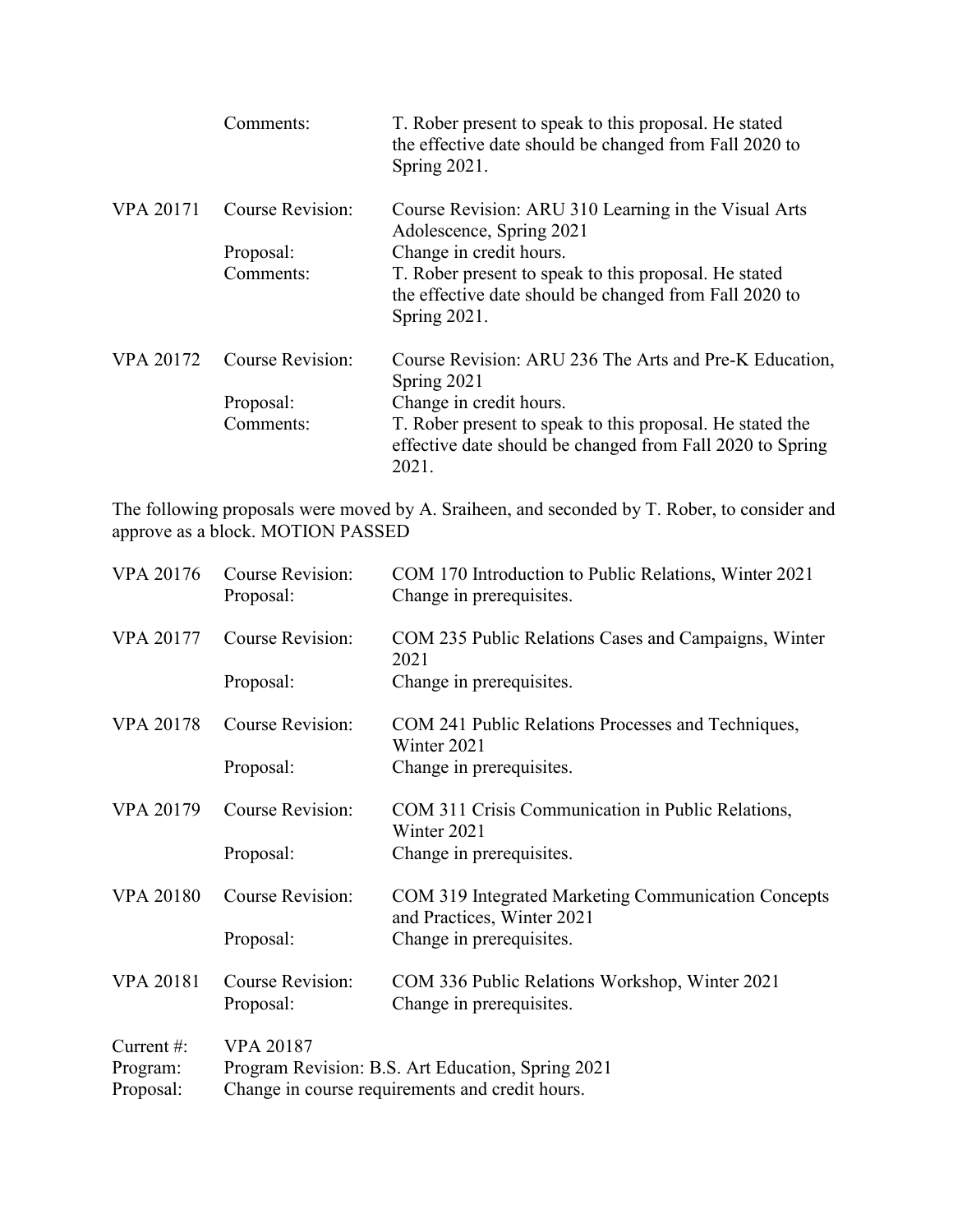It was moved by A. Sraiheen, and seconded by T. Rober to consider and approve this proposal. MOTION PASSED.

| Current $#$ : | <b>VPA 20188</b>                                                           |
|---------------|----------------------------------------------------------------------------|
| Program:      | Program Revision: B.S. Ed. Art Education Alternative Settings, Spring 2021 |
| Proposal:     | Change in credit hours.                                                    |

It was moved by T. Rober, and seconded by S. Kim to consider and approve this proposal. MOTION PASSED.

#### **College of Business**

The following proposals were moved by A. Sraiheen, and seconded by T. Rober, to consider and approve as a block. MOTION PASSED

- COB 20028 Course Archive: ACC 313 Concepts of Taxation, Spring 2021 Proposal: Course Archive.
- COB 200209 Course Archive: FIN 365 Working Capital Management, Spring 2021

The following proposals were moved by A. Sraiheen, and seconded by T. Rober, to consider and approve as a block. MOTION PASSED.

| <b>COB 20030</b> | Proposal:                                                                               | Course Revision: FIN 371 Selected Topics, Spring 2021<br>Change in prerequisites.                    |
|------------------|-----------------------------------------------------------------------------------------|------------------------------------------------------------------------------------------------------|
| COB 20031        | Proposal:                                                                               | Course Revision: ACC 121 Financial Accounting, Spring 2021<br>Change in prerequisites.               |
| COB 20033        | Proposal:                                                                               | Course Revision: BUS 131 Business Law, Spring 2021<br>Change in prerequisites.                       |
| COB 20036        | Proposal:                                                                               | Course Revision: FIN 375 CTWI Applied Investment Management, Spring 2021<br>Change in Prerequisites. |
| <b>COB 20038</b> | Proposal:                                                                               | Course Revision: MGM 337 Management of Labor Relations, Spring 2021<br>Change in prerequisites.      |
| COB 20039        | Course Revision: MGM 338 Management of Compensation and Benefits, Spring<br>Spring 2021 |                                                                                                      |
|                  | Proposal:                                                                               | Change in prerequisites.                                                                             |
| COB 20042        | Course:<br>2021                                                                         | Course Revision: BUS 371 Selected Topics I Business, Spring                                          |
|                  | Proposal:                                                                               | Change in prerequisites.                                                                             |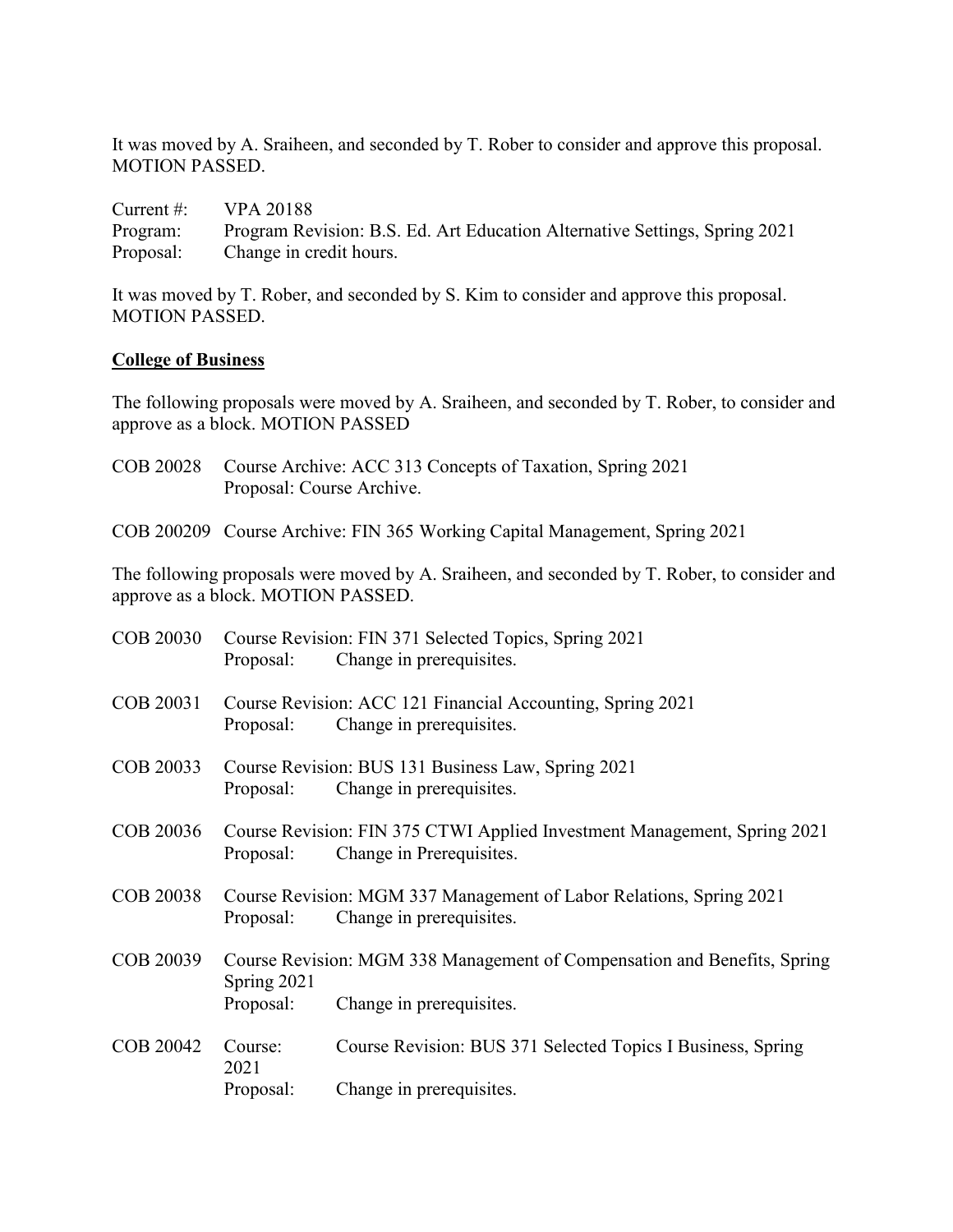| COB 20043 | Course:<br>2021 | Course Revision: MKT 347 New Product Management, Spring       |
|-----------|-----------------|---------------------------------------------------------------|
|           | Proposal:       | Change in prerequisites.                                      |
| COB 20044 | Course:<br>2021 | Course Revision: MKT 371 Selected Topics in Marketing, Spring |
|           | Proposal:       | Change in prerequisites.                                      |
| COB 20046 | Course:<br>2021 | Course Revision: SCM 362 Supply Chain Management, Spring      |
|           | Proposal:       | Change in prerequisites.                                      |

#### **College of Education**

The following proposals were moved by M. Eicholtz, and seconded by C. Rosch, to consider and approve as a block. MOTION PASSED

| <b>COE 2065</b> | Course:<br>Proposal:                            | Course Revision: COU 538 The Addicted Family, Spring 2021<br>Change in prerequisites. |
|-----------------|-------------------------------------------------|---------------------------------------------------------------------------------------|
| <b>COE 2066</b> | Course:<br>Counseling, Spring 2021<br>Proposal: | Course Revision: COU 544 Contemporary Issues in Family<br>Change in prerequisites.    |
| <b>COE 2067</b> | Course:<br>Spring 2021<br>Proposal:             | Course Revision: COU 554 Counseling and Family Systems,<br>Change in prerequisites.   |
| <b>COE 2068</b> | Course:<br>Proposal:                            | Course Revision: COU 578 Case Analysis, Spring 2021<br>Change in prerequisites.       |

The following proposals were moved by A. Sraiheen, and seconded by C. Rosch, to consider and approve as a block. MOTION PASSED.

| <b>COE 2071</b> | Program:                               | Program Revision: BSED Biology with Special Education Dual                           |  |
|-----------------|----------------------------------------|--------------------------------------------------------------------------------------|--|
|                 | Cert Program, Fall 2020                |                                                                                      |  |
|                 | Proposal:                              | Change in major, title, and credit hours.                                            |  |
|                 | Comments:                              | G. Sirrakos present to speak to this proposal. The changes and                       |  |
|                 | to legislation.                        | effective date are in relation to PDE requirements. J. Ward stated it is in relation |  |
| <b>COE 2072</b> | Program:                               | Program Revision: BSED Earth and Space Science Special                               |  |
|                 | Education Dual Cert Program, Fall 2020 |                                                                                      |  |
|                 | Proposal:                              | Change in major, title, and credit hours.                                            |  |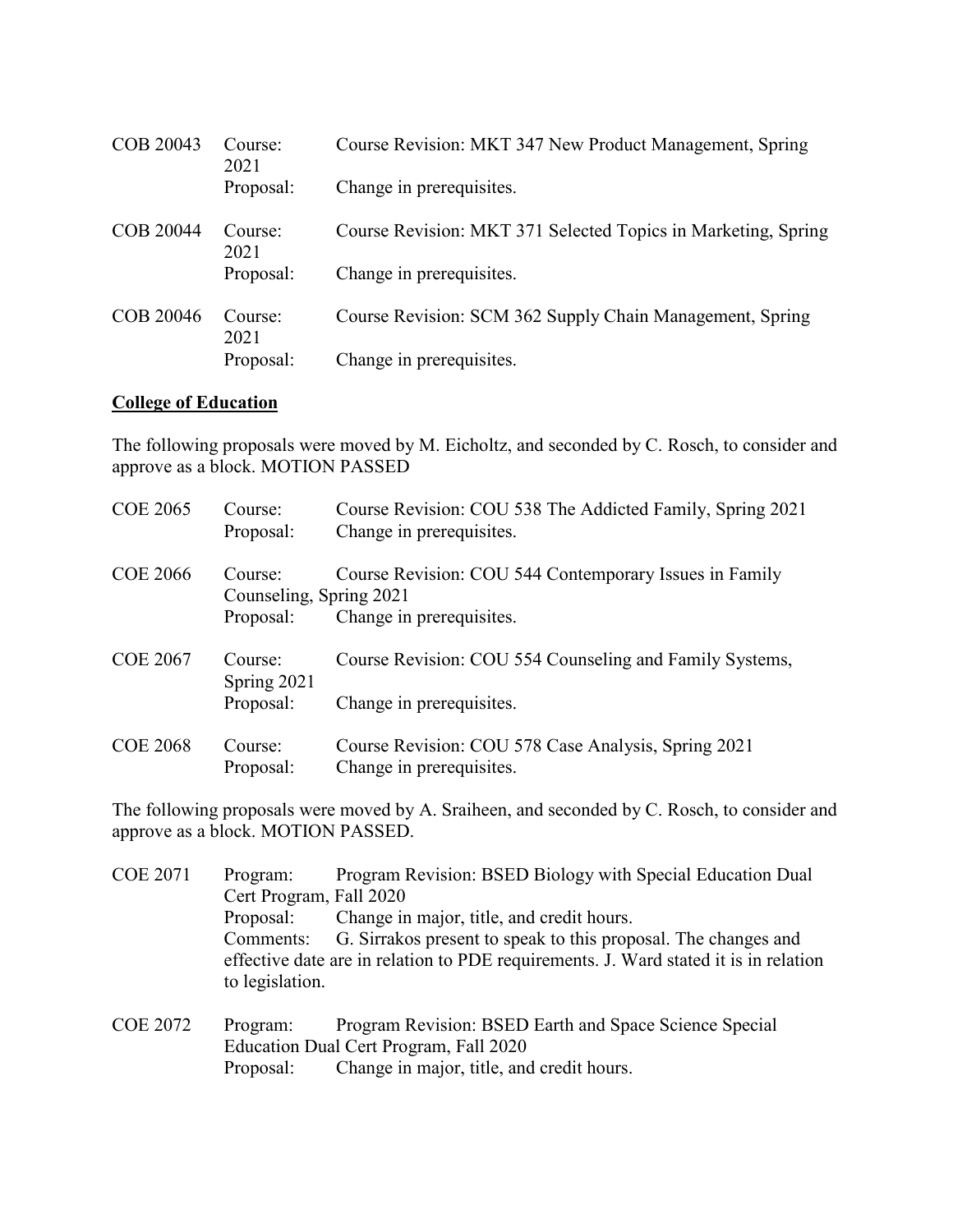Comments: G. Sirrakos present to speak to this proposal. The changes and effective date are in relation to PDE requirements. J. Ward stated it is in relation to legislation.

COE 2073 Program: Program Revision: BSED General Science with Special Education Dual Cert Program, Fall 2020 Proposal: Change in major, title, and credit hours. Comments: G. Sirrakos present to speak to this proposal. The changes and effective date are in relation to PDE requirements. J. Ward stated it is in relation to legislation.

COE 2074 Program: Program Revision: BSED Social Studies with Special Education Program, Fall 2020 Proposal: Change in major, title, and credit hours. Comments: G. Sirrakos present to speak to this proposal. The changes and effective date are in relation to PDE requirements. J. Ward stated it is in relation to legislation.

COE 2075 Program: Program Revision: BSED English with Special Education Dual Cert Program, Fall 2020 Proposal: Change in major, title, and credit hours. Comments: G. Sirrakos present to speak to this proposal. The changes and effective date are in relation to PDE requirements. J. Ward stated it is in relation to legislation.

COE 2076 Program: Program Revision: BSED German with Special Education Dual Cert Program, Fall 2020 Proposal: Change in major, title, and credit hours. Comments: G. Sirrakos present to speak to this proposal. The changes and effective date are in relation to PDE requirements. J. Ward stated it is in relation to legislation.

COE 2077 Program: Program Revision: BSED Mathematics with Special Education Dual Cert Program, Fall 2020 Proposal: Change in major, title, and credit hours. Comments: G. Sirrakos present to speak to this proposal. The changes and effective date are in relation to PDE requirements. J. Ward stated it is in relation to legislation.

COE 2078 Program: Program Revision: BSED Spanish with Special Education Dual Cert Program, Fall 2020 Proposal: Change in major, title, and credit hours. Comments: G. Sirrakos present to speak to this proposal. The changes and effective date are in relation to PDE requirements. J. Ward stated it is in relation to legislation.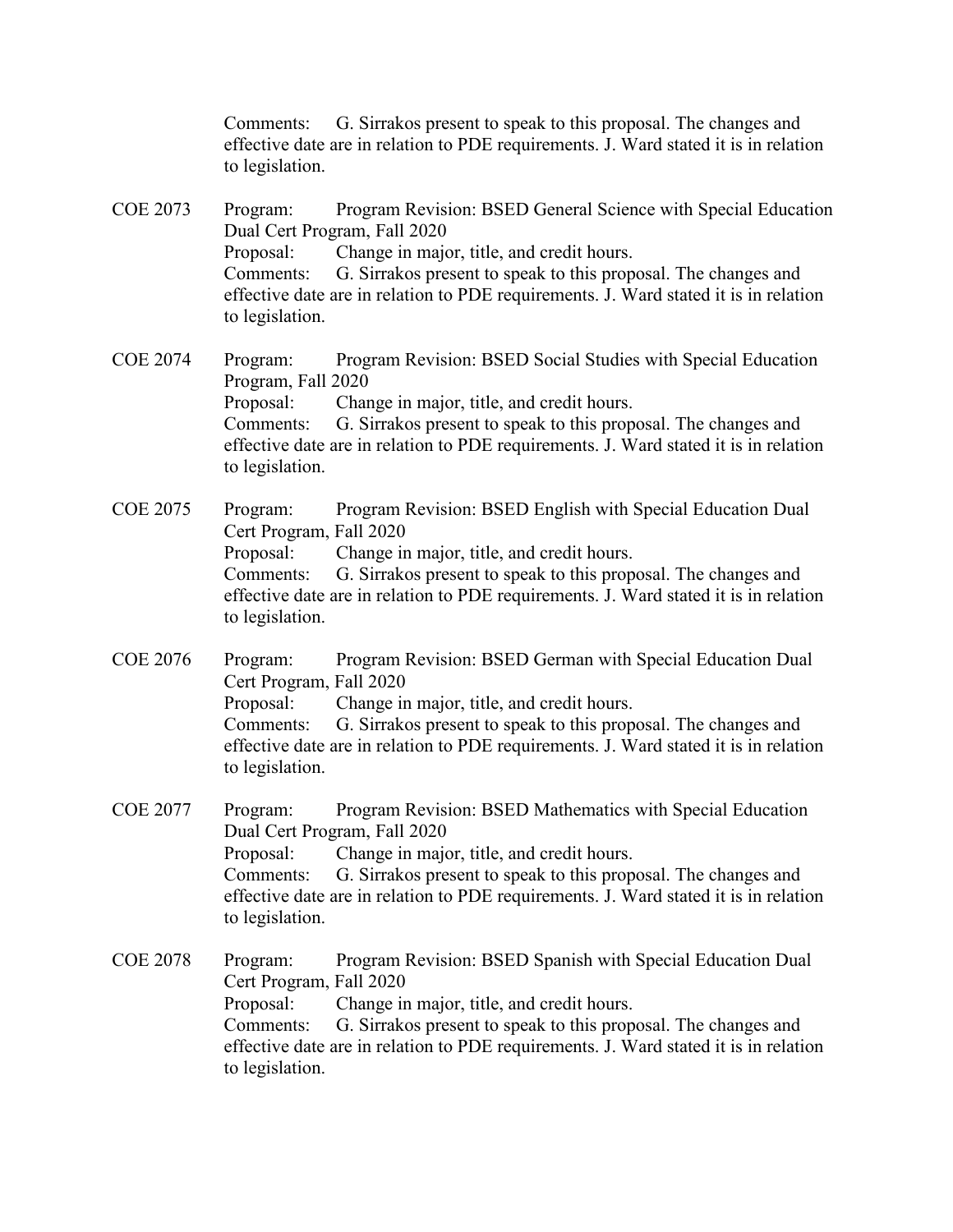\*\*\* J. Vafeas asked the committee for a motion to extend the meeting by 10 minutes. It was moved by M. Eicholtz, and seconded by T. Rober to consider the and approve the motion. MOTION PASSED.

#### **Distance Education Offerings**

It was moved by M. Eicholtz, and seconded by T. Rober, to consider and approve all of the Distance Education courses. MOTION PASSED.

|                  | COB 20049: Course: Distance Education Offering: SCM 260 Principles of Supply Chain<br>Management, Spring 2021                                                              |                                                                                                                                                                                          |  |
|------------------|----------------------------------------------------------------------------------------------------------------------------------------------------------------------------|------------------------------------------------------------------------------------------------------------------------------------------------------------------------------------------|--|
|                  | Proposal:                                                                                                                                                                  | Request to offer course via Distance Education.                                                                                                                                          |  |
|                  |                                                                                                                                                                            | COB 20053: Policy Revision: Omnibus Department of Business Administration Distance<br>Learning Courses, Summer I 2020                                                                    |  |
|                  | Proposal:                                                                                                                                                                  | Request to offer course via Distance Education.                                                                                                                                          |  |
|                  | Proposal:                                                                                                                                                                  | COB 20054: Policy Revision: Omnibus Department of Sport Management and Leadership<br>Studies Distance Learning Courses, Summer I 2020<br>Request to offer course via Distance Education. |  |
| <b>COE 2079:</b> | Proposal:                                                                                                                                                                  | Course: Distance Education Offering: EEU 300 Early Literacy Development and<br>Acquisition PreK-1, Summer I 2020<br>Request to offer course via Distance Education.                      |  |
| <b>COE 2080:</b> | Summer I, 2020<br>Proposal:                                                                                                                                                | Course: Distance Education Offering: EDU 579 Practicum in Literacy Instruction,<br>Request to offer course via Distance Education.                                                       |  |
| <b>COE 2081:</b> | Summer I, 2020<br>Proposal:                                                                                                                                                | Policy Revision: Omnibus College of Education Distance Learning Courses,<br>Request to offer course via Distance Education.                                                              |  |
| LAS 20320:       | Policy Revision: Omnibus College of Liberal Arts and Sciences Distance<br>Learning Courses, Summer I, 2020<br>Request to offer course via Distance Education.<br>Proposal: |                                                                                                                                                                                          |  |
| LAS 20322:       | Proposal:                                                                                                                                                                  | Course: Distance Education Offering: PHY 40 General Physics I, Summer I 2020<br>Request to offer course via Distance Education.                                                          |  |
| LAS 20323:       | Course: Distance Education Offering: CHM 102 General Chemistry II, Summer I,<br>2020                                                                                       |                                                                                                                                                                                          |  |
|                  | Proposal:                                                                                                                                                                  | Request to offer course via Distance Education.                                                                                                                                          |  |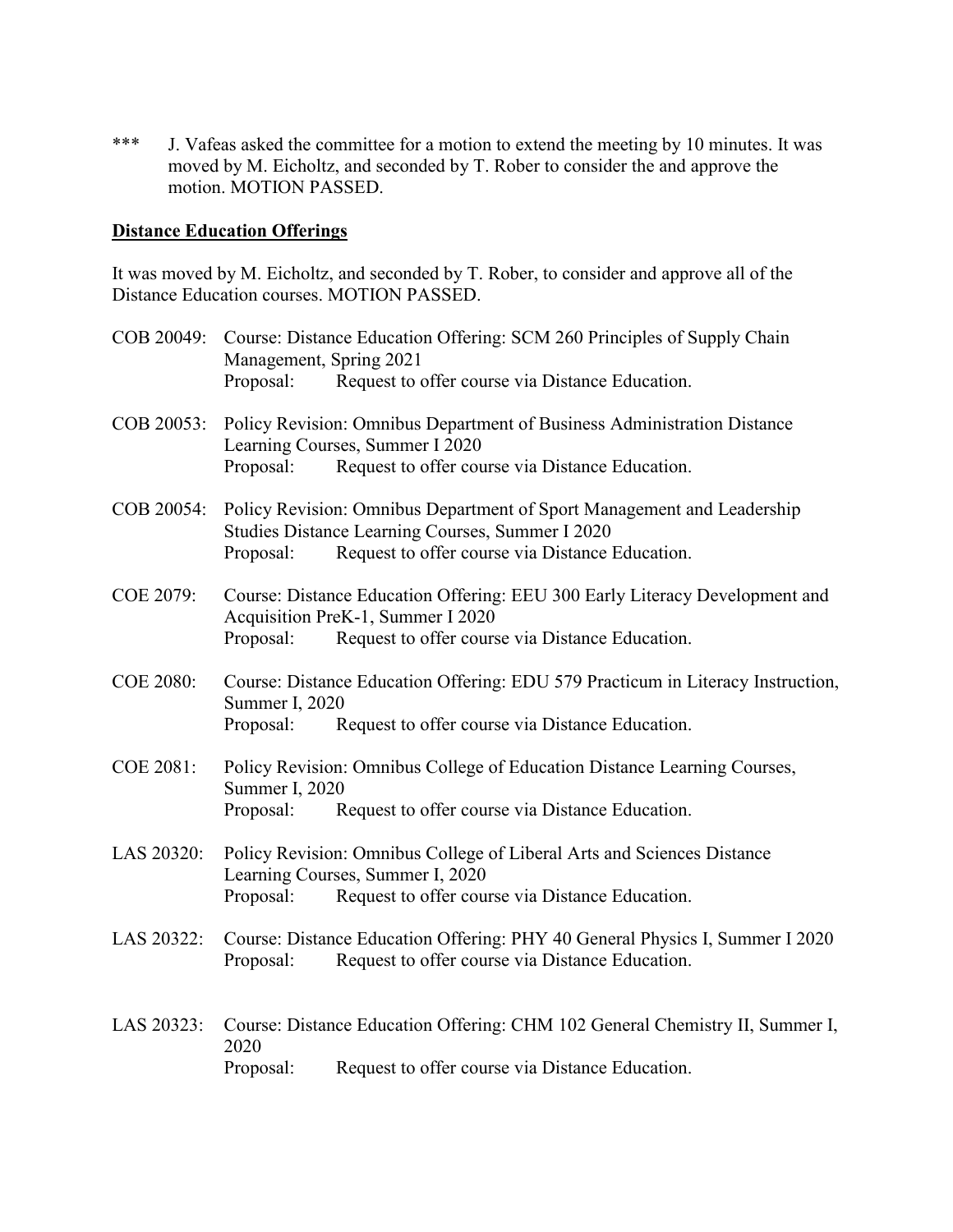- LAS 20324: Course: Distance Education Offering: PHY 42 General Physics II, Summer I, 2020 Proposal: Request to offer course via Distance Education.
- LAS 20326: Course: Distance Education Offering: BIO 371 Selected Topics; in Marine Mammal Biology, Summer II, 2020 Proposal: Request to offer course via Distance Education.
- VPA 20192: Course: Distance Education Offering: APD 341 Visual Storytelling Studios I, Spring 2021 Proposal: Request to offer course via Distance Education.
- VPA 20193: Course: Distance Education Offering: APD 342 Visual Storytelling Studios II, Spring 2021 Proposal: Request to offer course via Distance Education.
- VPA 20194: Course: Distance Education Offering: APD 343 Visual Storytelling Studios III, Spring 2021 Proposal: Request to offer course via Distance Education.
- VPA 20195 Course: Distance Education Offering: APD 344 Visual Storytelling Studios IV, Spring 2021 Proposal: Request to offer course via Distance Education.
- VPA 20196 Course: Distance Education Offering: APD 345 Visual Storytelling Studios V, Spring 2021 Proposal: Request to offer course via Distance Education.
- VPA 20197 Course: Distance Education Offering: APD 351 3D Modeling Studio I, Spring 2021 Proposal: Request to offer course via Distance Education.
- VPA 20198 Course: Distance Education Offering: APD 352 3D Modeling Studio II, Spring 2021 Proposal: Request to offer course via Distance Education.
- VPA 20199 Course: Distance Education Offering: APD 353 3D Modeling Studio III, Spring 2021 Proposal: Request to offer course via Distance Education.
- VPA 20200 Course: Distance Education Offering: APD 354 3D Modeling Studio IV, Spring 2021 Proposal: Request to offer course via Distance Education.
- VPA 20201 Course: Distance Education Offering: APD 355 3D Modeling Studio V, Spring 2021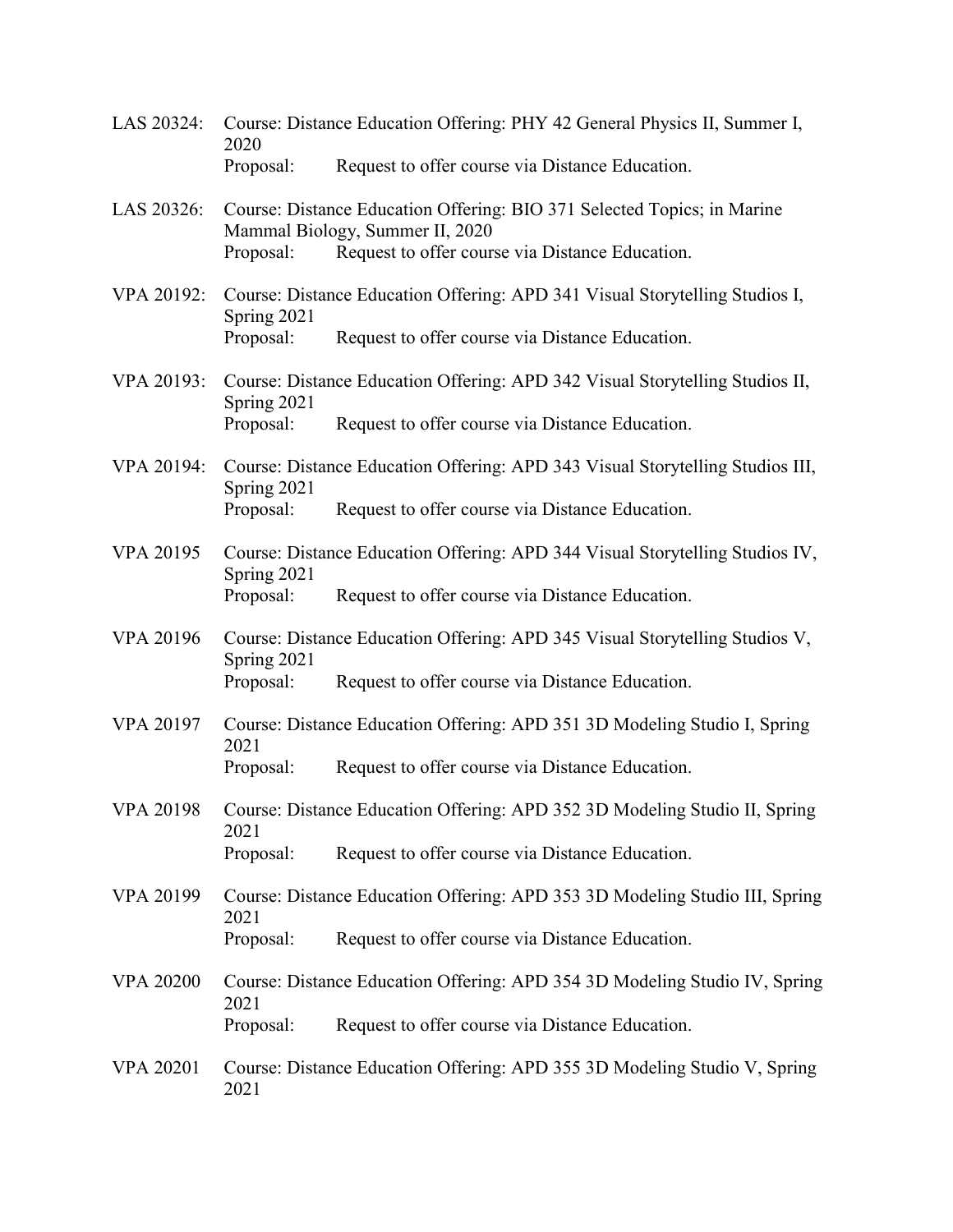|                          | Proposal:                                                                                                   | Request to offer course via Distance Education.                                                                                  |  |
|--------------------------|-------------------------------------------------------------------------------------------------------------|----------------------------------------------------------------------------------------------------------------------------------|--|
| <b>VPA 20202</b>         | Proposal:                                                                                                   | Course: Distance Education Offering: APD 361 Animation Studio I, Spring 2021<br>Request to offer course via Distance Education.  |  |
| <b>VPA 20203</b>         | Proposal:                                                                                                   | Course: Distance Education Offering: APD 362 Animation Studio II, Spring 2021<br>Request to offer course via Distance Education. |  |
| <b>VPA 20204</b>         | 2021                                                                                                        | Course: Distance Education Offering: APD 363 Animation Studio III, Spring                                                        |  |
|                          | Proposal:                                                                                                   | Request to offer course via Distance Education.                                                                                  |  |
| <b>VPA 20205</b>         | 2021                                                                                                        | Course: Distance Education Offering: APD 364 Animation Studio IV, Spring                                                         |  |
|                          | Proposal:                                                                                                   | Request to offer course via Distance Education.                                                                                  |  |
| <b>VPA 20206</b>         | Proposal:                                                                                                   | Course: Distance Education Offering: APD 365 Animation Studio V, Spring 2021<br>Request to offer course via Distance Education.  |  |
| <b>VPA 20212</b>         | Policy Revision: Omnibus College of Visual and Performing Arts Distance<br>Learning Courses, Summer I, 2020 |                                                                                                                                  |  |
|                          | Proposal:                                                                                                   | Request to offer course via Distance Education.                                                                                  |  |
| <b>VPA 20213</b>         | Course: Distance Education Offering: MUS 116 Finding Your Voice, Spring<br>2021                             |                                                                                                                                  |  |
|                          | Proposal:                                                                                                   | Request to offer course via Distance Education.                                                                                  |  |
| <b>VPA 20214</b>         | Course: Distance Education Offering: MUS 121 Fundamentals of Music<br>Business, Spring 2021                 |                                                                                                                                  |  |
|                          | Proposal:                                                                                                   | Request to offer course via Distance Education.                                                                                  |  |
| <b>VPA 20215</b>         | Spring 2021                                                                                                 | Course: Distance Education Offering: MUS 295 Artist Management and Touring,                                                      |  |
|                          | Proposal:                                                                                                   | Request to offer course via Distance Education.                                                                                  |  |
| <b>ANNOUNCEMENTS</b>     |                                                                                                             |                                                                                                                                  |  |
| <b>General Education</b> |                                                                                                             |                                                                                                                                  |  |

- **COE 2063** General Education: FYS 100 Service Matters Making a Difference in our Communities, Fall 2020
- **LAS 20145** General Education: POL 140 Law and Society, Spring 2021
- **LAS 20185** General Education: PHI 210 Medical Ethics, Spring 2021
- **LAS 20188** General Education: PHI 240 Philosophy of Social Sciences, Spring 2021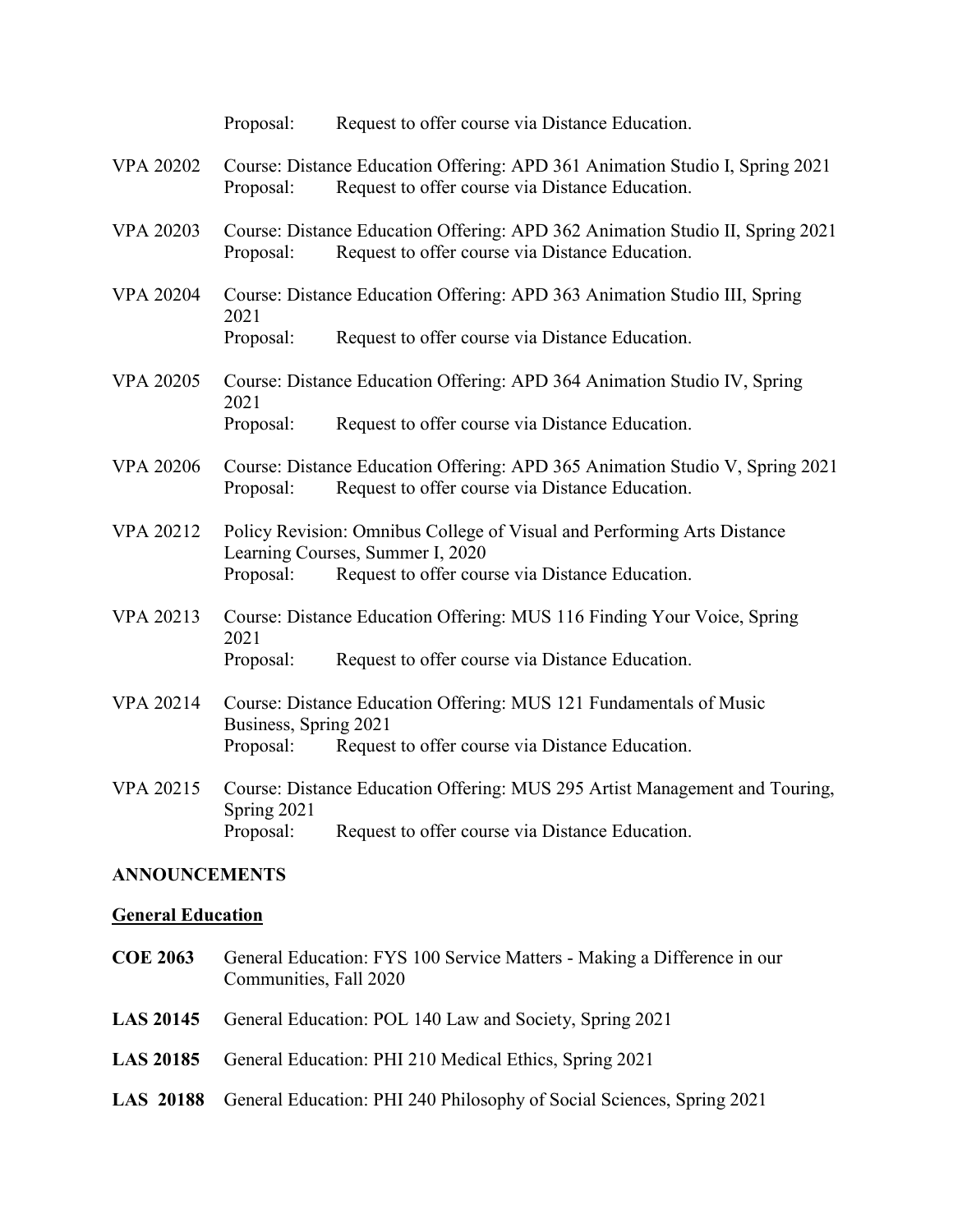- **LAS 20189** General Education: PHI 202 Two Philosophers, Spring 2021
- **LAS 20191** General Education PHI 235 Topics in Moral Theory, Spring 2021
- **LAS 20194** General Education: PHI 249 Interpretation of the Quran, Spring 2021
- **LAS 20276** General Education: ENG 265 Real Life Research, Spring 2021
- **LAS 20277** General Education: GEG 220 Economic Geography, Fall 2020
- **LAS 20278** General Education: ENG 271 Native American Writing and Rhetorics, Fall 2020
- **LAS 20279** General Education: SOC 235 Sociology of Gender, Fall 2020
- **LAS 20280** General Education: SOC 201 Quantitative Analysis in Sociology, Spring 2021
- **LAS 20289** General Education: GEG140 Geography of Europe, Fall 2020
- **LAS 20294** General Education: ENG 141 Literature and Film, Fall 2020
- **VPA 2064** General Education: CFT 021 Ceramics I for Non-Majors, Spring 2021
- **VPA 20107** General Education: MUS 10 Introduction to Music, Fall 2020
- **VPA 20162** General Education: MUS 116 Finding Your Voice, Fall 2020
- **VPA 20168** General Education: CFT 121VL Ceramics I, Spring 2021
- **VPA 20175** General Education: ARU 236 The Arts in Pick 4 Education, Spring 2021
- **VPA 20182** General Education: COM 261 Health Communication, Fall 2020

#### **Selected Topics Courses**

- **LAS 20325** Selected Topics: One Time Only Course: BIO 371 Marine Mammal Biology, Summer II 2020
- **LAS 20327** Selected Topics: One Time Only Course: MAR 298 Selected Topics; Biology of Marine Life, Summer I 2020
- **VPA 20173** Selected Topics: Alumni Seminar: ALM 100 Experiencing Art, Fall 2020
- **VPA 20174** Selected Topics: Alumni Seminar: ALM 100 Art Design and Visual Culture, Fall 2020